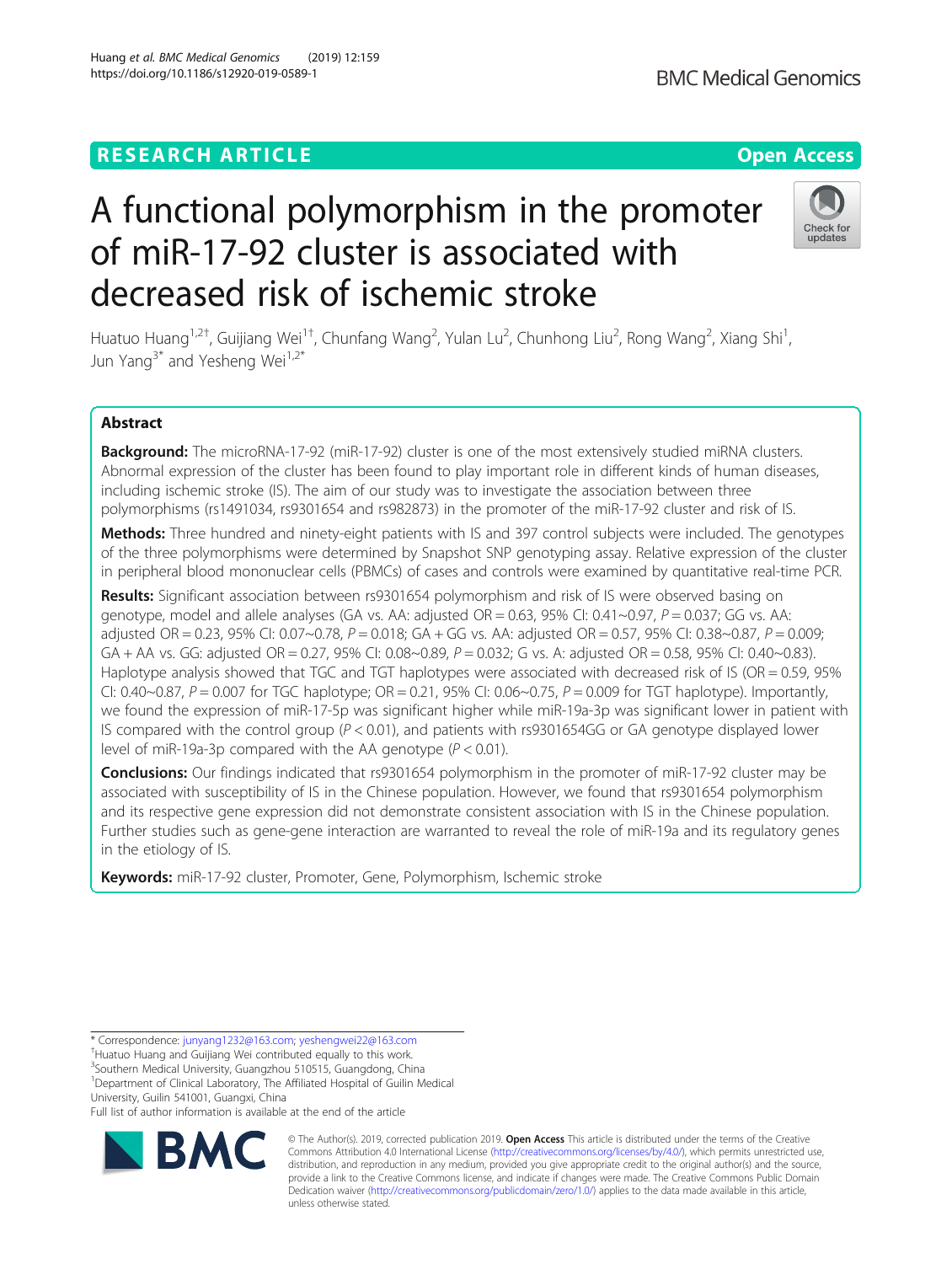## Background

Stroke is known as a major cause of death and long-term disability worldwide, especially in less developed country [[1,](#page-9-0) [2](#page-9-0)]. The incidence of stroke is still serious in China, with about 2.6 million new stroke patients and 1.6 million stroke relate death each year [[3](#page-9-0)]. Ischemic stroke (IS) is the major type of stroke, which accounted for more than 80% of all stroke type. Despite the identification of risk factors such as hypertension, diabetes, age, gender and inflammatory cytokines, the etiology of the disease remains unclear. Data from family and twins researches indicated that genetic factors may also play role in the pathogenesis of IS  $[4-6]$  $[4-6]$  $[4-6]$ . In the past several years, a large numbers of IS related susceptibility genes such as growth arrest-specific transcript 5, cluster of differentiation 40, interleukin 6 and tumor necrosis factor α have been identified  $[7-10]$  $[7-10]$  $[7-10]$  $[7-10]$  $[7-10]$ .

MicroRNAs (miRNAs) are a class of small, highly conserved, non-coding RNAs that play biological function by binding to the 3′ untranslated region of target mRNA. The miR-17-92 cluster, consisted by six miRNAs (miR-17, miR-18a, miR-19a, miR-19b, miR-20a and miR-92a), is among the best-studied cluster. Knock down of the cluster can cause deadly heart and lung failure and the dysmaturity of immune cells [\[11\]](#page-9-0). Dysregulation of the cluster was linked with different human diseases, especially cancer [\[12,](#page-9-0) [13\]](#page-9-0).

Recently, increasing evidence have emerged to support the role of the cluster in IS pathogenesis. The level of miR-17 was found 9.9 fold higher in serum of patient with acute IS compared with healthy controls [\[14](#page-9-0)], and the elevated expression of miR-17 was linked to future stroke recurrence in the other study [\[15](#page-9-0)]. As the another important member of the miR-17-92 cluster, miR-19a, which has been previously predicted to regulate the expression of IS related genes such as tissue factor and hypoxia inducible factors, was found significant decreased in patient with IS compared with vascular risk factor controls [[16](#page-9-0)]. Importantly, recent studies have reported that the cluster can promote atherosclerosis via different signal pathways [\[17](#page-9-0)–[22\]](#page-9-0). Atherosclerosis has been widely accepted as important pathological basis of IS. These findings indicate that the miR-17-92 cluster may be potential biomarker and therapeutic target of IS.

The miR-17-92 cluster is located in an intron of nonprotein-coding gene MIR17HG (miR-17-92 cluster host gene) on chromosome 13 (13q31.3) in the human genome. Previous studies have demonstrated the association between miR-17-92 promoter polymorphisms and susceptibility of several human diseases [[23,](#page-9-0) [24\]](#page-9-0). However, to the best of our knowledge, no report in literature has been found on the association between promoter polymorphisms of miR-17-92 cluster and risk of IS. Hence, this study investigated whether polymorphisms in the promoter of miR-17-92 cluster are associated with IS susceptibility in a Chinese population. Moreover, the association between these polymorphisms and the expression of miR-17-92 cluster was also further analyzed.

#### Methods

# Study population

The IS group included 398 patients from department of neurology of Affiliated Hospital of Youjiang Medical University for Nationalities, Baise, Guangxi, China between January 2013 and September 2016. There were 257 men and 141 women with a mean age of  $62.1 \pm 10.4$ years in the IS group. An established diagnosis of IS was determined according to clinical manifestations and cranial magnetic resonance imaging and/or computed tomography scans. Patients with hemorrhagic, cerebrovascular malformation, cardiogenic, tumorous, hemopathy, drugs, trauma and arteritis induced stroke were excluded from the IS group. Moreover, 397 age and gender matched controls who came to the same hospital for routine medical checkup during the same period were recruited. Individuals with cerebrovascular diseases, hereditary diseases, liver diseases, kidney diseases, nervous system disease, tumors and autoimmune diseases were excluded from the control group. There were 237 men and 160 women with a mean age of  $61.3 \pm 9.9$  years in the control group. Clinical information such as age, gender, diabetes and hypertension were obtained from medical record review of our hospital. All participants were unrelated Chinese who were consecutively selected from the same geographic region. The study protocol was approved by the Ethical Committee of Affiliated Hospital of Youjiang Medical University for Nationalities, Baise, Guangxi, China.

## DNA isolation and genotyping

Genomic DNA was extracted from eathylene diamine tetraacetic acid-anticoagulated peripheral blood by using a commercial kit (Qiangen, China). Genotyping method was described in detail previously [\[24,](#page-9-0) [25](#page-9-0)]. Genotyping was performed using Snapshot SNP genotyping assay. The primer sequences were as follows: for rs1491034, 5′-TGGGGTTTCTTCAGGGGATAATTG-3′ (forward) and 5′-TGTTCTGAGTGGAGGGCCCTTAT-3′ (reverse); for rs9301654 5′-TTGGGGGAGACTGGGTAAAGAT-3′ (forward) and 5′- TGTGTGGACCTCCTCCTCCT-3′ (reverse); for rs982873 5′-CCTTGTCCGGCAATCATG AAGT-3′ (forward) and 5′-CAACATTCCCAAAGTCCG TGACA-3′. The PCRs were performed in a total volume of 20  $\mu$ L which contain 3.0 mmol/L Mg<sup>2+</sup>, 0.3 mmol/L dNTP, 1 U HotStarTaq polymerase (QIANGEN, China), 1 μL genomic DNA, 1 μL PCR primer and  $1 \times$  GC-I buffer (Takara). The PCR conditions included an initial denaturation step at 94 °C for 20 s, followed by 35 cycles with 20 s of denaturation at 94 °C, 30 s of annealing at 59 °C and 1.5 min of elongation at 72 °C, followed by a final elongation step of 72 °C for 2 min. PCR products were digested with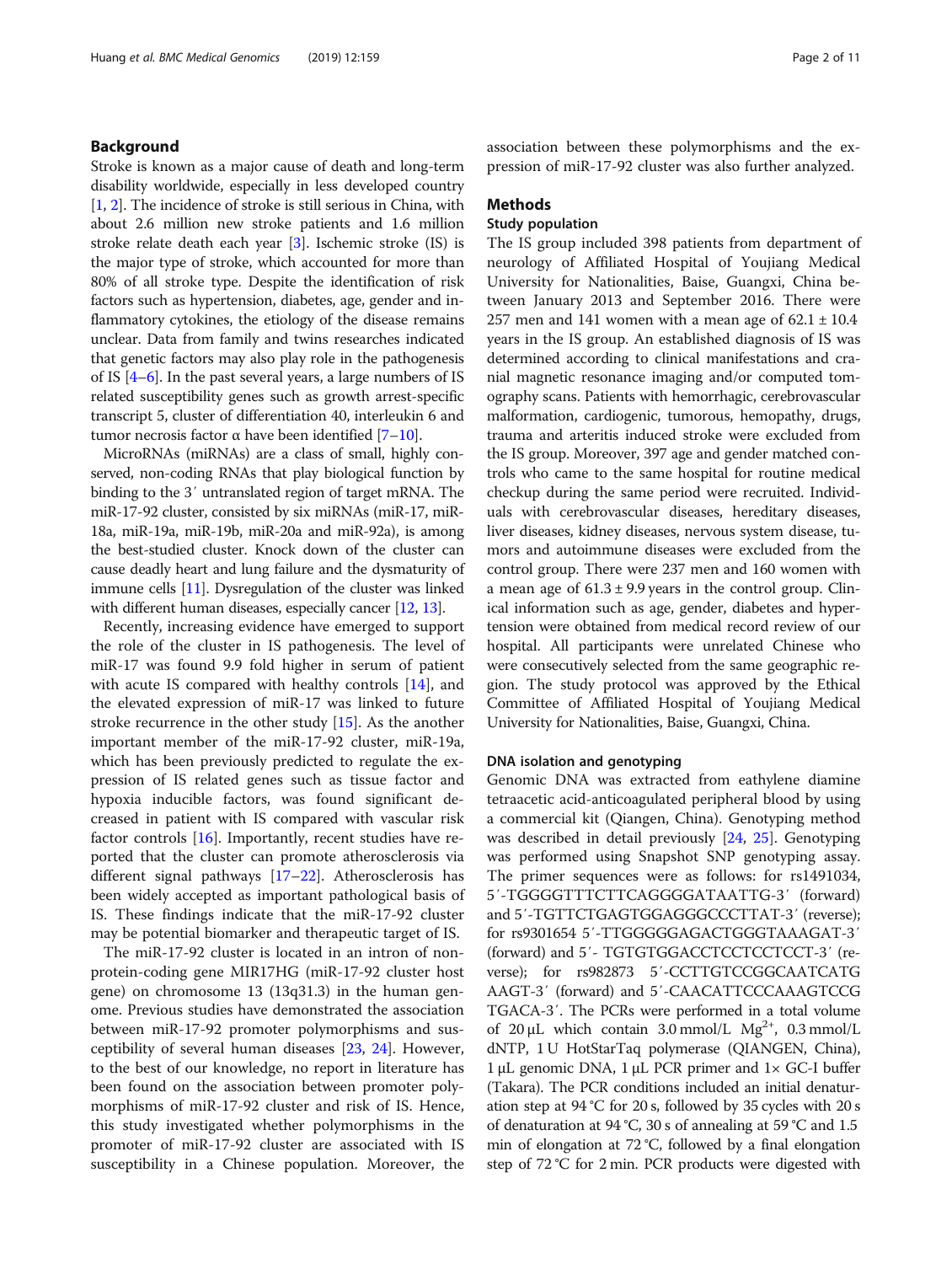Shrimp enzyme (SAP, from Promega) and excision enzyme (EXO I, from Epicentre). An ABI PRISM 3730XL analyser (PE Applied Biosystems, Foster City, CA, USA) sequenced the PCR products. Two independent research assistants read the results with a blindness of cases and controls. In addition, approximately 10% of all samples were randomly selected to be confirmed by DNA sequencing, and the results were 100% consistent.

# Cell isolation, RNA extraction and quantitative reverse transcription PCR assay

PBMCs were isolated from peripheral blood of the IS group and the control group using a commercial kit (Lympholyte®-H Cell Separation Media, Cedarlane). Total RNA was extracted from PBMCs of the two groups using a commercial kit (Takara, Dalian, China). For examination of the miR-17-92 cluster,  $3.75$  μl of RNA (0.25–8 μg) was converted to cDNA using a commercial kit according to the manufacturer's manual (Mir-X miRNA First-Strand Synthesis Kit, Takara; Cat.No.638315). Commercial primer sets of miR-17-92 cluster were obtained from Shanghai Genesky Biotechologies Inc. Quantitative reverse transcription PCR was performed using Mir-X miRNA qRT-PCR SYBR Kit (Takara, Cat. No.638313) and ABI 7500 realtime PCR machine (Applied Biosystems, CA, USA). Data were normalized using U6 snRNA as an internal control, and the relative expression of the miR-17-92 cluster was quantified using delta-delta Ct  $(2^{-\Delta\Delta Ct})$  method.

#### Statistical analysis

Continuous variables (TG, LDL-C, HDL-C and TCH) were displayed as mean  $\pm$  SD, and if the data is normally distributed, Student's t-test was used; otherwise, rank-sum test was used. Categorical variables (age, gender, hypertension, diabetes) were expressed as proportions, and Chi-squared test were used to calculate these data. Hardy-Weinberg equilibrium (HWE) was calculated by chi-squared test. Logistic regression was used to evaluate the association between polymorphisms and risk of IS. Odds ratio (OR) and 95% confidence interval (CI) values were adjusted based on age, gender, hypertension, diabetes, TG, LDL-C, HDL-C and TCH. The Benjamini-Hochberg (B-H) method was applied to control false discovery rate. Haplotype and linkage disequilibrium (LD) analysis were performed by online SHEsis software [\[26](#page-9-0)]. Statistical power was calculated by Quanto software (Version 1.2.4). The other statistical analyses were performed using SPSS statistical software package (SPSS Inc., Chicago, IL, USA; version 17.0). A P value less than 0.05 was considered as statistically significant.

#### Results

#### Clinical characteristics of the study population

The clinical characteristics of cases and controls are shown in Table 1. There was no significant difference

Table 1 Clinical characteristics of the ischemic stroke patients and the control group

| Characteristics             | Controls ( $n = 397$ ) | Cases $(n = 398)$ | $P$ value |  |
|-----------------------------|------------------------|-------------------|-----------|--|
| Age, (mean $\pm$ SD, years) | $61.3 \pm 9.9$         | $62.1 \pm 10.4$   | 0.277     |  |
| Gender,                     |                        |                   |           |  |
| Male, (%)                   | 237 (59.7)             | 257 (64.6)        |           |  |
| Female, (%)                 | 160(40.3)              | 141 (35.4)        | 0.156     |  |
| Diabetes, (%)               |                        |                   |           |  |
| Yes, (%)                    | 47 (11.8)              | 319 (80.2)        |           |  |
| No, (%)                     | 350 (88.2)             | 79 (19.8)         | < 0.001   |  |
| Hypertension, (%)           |                        |                   |           |  |
| Yes, (%)                    | 152 (38.3)             | 255 (64.1)        |           |  |
| No, (%)                     | 245 (61.7)             | 143 (35.9)        | < 0.001   |  |
| TG, (mmol/L)                | $1.08 \pm 0.39$        | $1.70 \pm 1.23$   | < 0.001   |  |
| LDL-C, (mmol/L)             | $2.55 \pm 0.47$        | $3.03 \pm 0.76$   | < 0.001   |  |
| HDL-C, (mmol/L)             | $1.75 \pm 0.35$        | $1.28 \pm 0.33$   | < 0.001   |  |
| TCH, (mmol/L)               | $4.91 \pm 0.62$        | $5.09 \pm 0.93$   | 0.001     |  |

SD standard deviation, TG triglycerides, LDL low-density lipoprotein cholesterol, HDL high-density lipoprotein cholesterol, TCH total cholesterol

between the two groups based on age and gender  $(P >$ 0.05). The frequencies of hypertension and diabetes mellitus in the IS group were significantly higher than those in the control group  $(P < 0.001)$ . Serum TCH, TG and LDL-C levels in the IS group were significantly higher than those of the control group  $(P < 0.001)$ ; however, the levels of serum HDL-C in the IS group were significantly lower than those of the control group  $(P < 0.001)$ .

# Association between rs1491034, rs9301654 and rs982873 polymorphisms and risk of ischemic stroke

The genotype distribution of rs1491034, rs9301654 and rs982873 polymorphisms and risk of IS are presented in Table [2.](#page-3-0) The genotype distribution of the three polymorphisms in the IS group and the control group were in HWE, with P values of 0.584 and 0.283 for rs1491034, 0.163 and 0.980 for rs9301654, 0.141 and 0.737 for rs982873. Comparing with rs9301654AA genotype, the rs9301654GA and GG genotypes were associated with decreased risk of IS even after adjusted by age, gender, diabetes mellitus, hypertension, TCH, TG, HDL-C and LDL-C (GA vs. AA: adjusted  $OR = 0.63$ , 95% CI: 0.41~0.97,  $P = 0.037$ ; GG vs. AA: adjusted OR = 0.23, 95% CI:  $0.07 \sim 0.78$ ,  $P = 0.018$ ). Allele analysis showed that the rs9301654G allele was associated with significantly decreased risk of IS even after adjusted by age, gender, diabetes mellitus, hypertension, TCH, TG, HDL-C and LDL-C (G vs. A: adjusted  $OR = 0.33$ ,  $95\%$  CI: 0.18~0.57). Moreover, we also explored the effect of the three polymorphisms on IS risk under dominant and recessive model, and we found that the rs9301654 polymorphism was associated with a significant decreased risk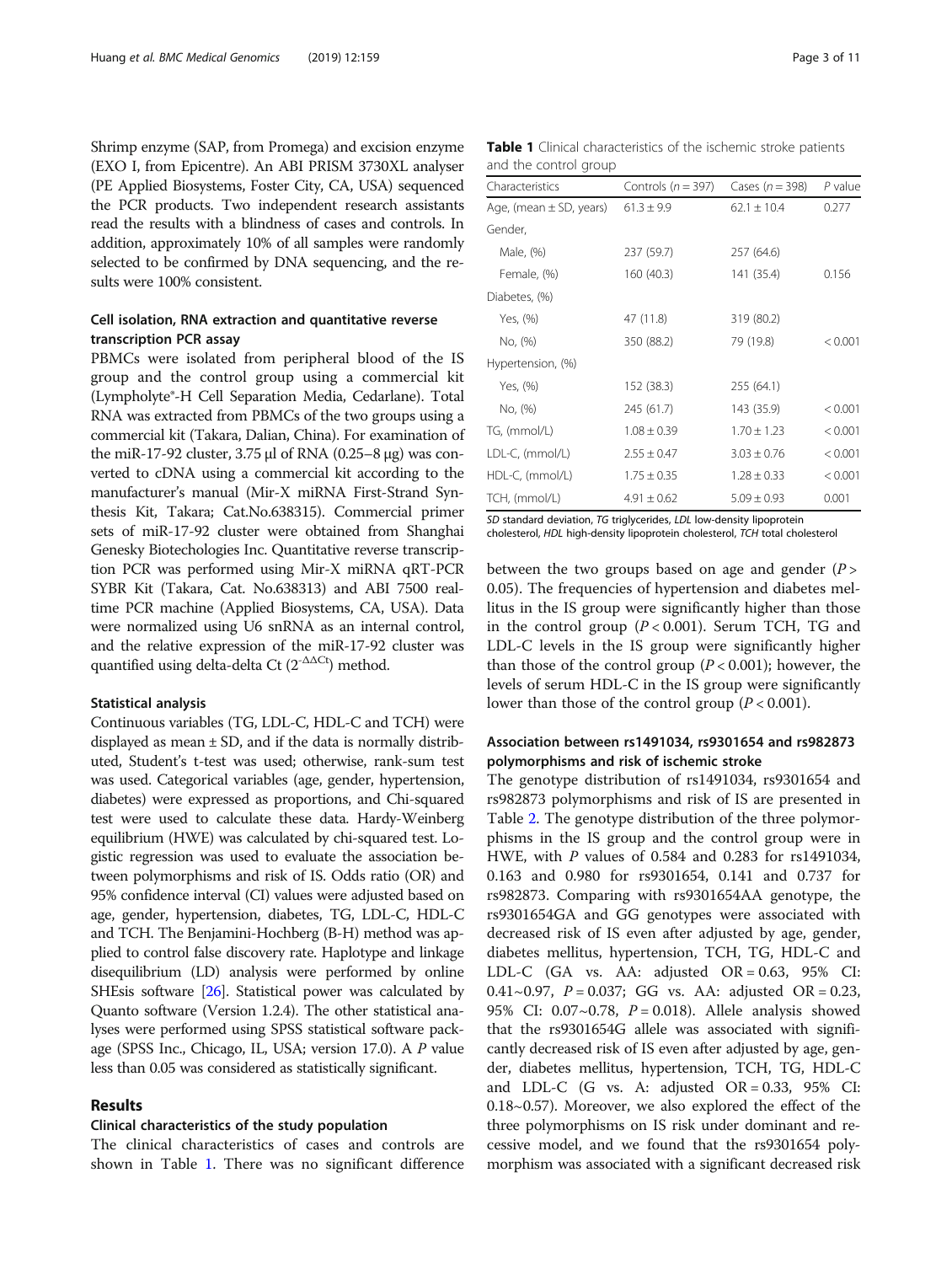| Polymorphisms      | Controls<br>$n = 397 (%)$ | Cases<br>$n = 398(%)$ | OR (95% CI) <sup>+</sup> | $P^+$ | $P_{BH}$ |
|--------------------|---------------------------|-----------------------|--------------------------|-------|----------|
| rs1491034          |                           |                       |                          |       |          |
| $\top\top$         | 100 (25.2)                | 113 (28.4)            | 1.00 (Ref)               |       |          |
| TC                 | 209 (52.6)                | 193 (48.5)            | 0.89(0.56~1.41)          | 0.615 | 0.864    |
| $\sf CC$           | 88 (22.2)                 | 92(23.1)              | $1.16(0.66 \sim 2.06)$   | 0.602 | 0.864    |
| $TC + CC$ vs. $TT$ |                           |                       | $0.96$ (0.62~1.48)       | 0.850 | 0.864    |
| $CC vs. TC + TT$   |                           |                       | $1.26(0.77-2.04)$        | 0.356 | 0.864    |
| Τ                  | 409 (51.5)                | 419 (52.6)            | 1.00 (Ref)               |       |          |
| $\subset$          | 385 (48.5)                | 377 (47.4)            | 1.06(0.80~1.40)          | 0.683 | 0.864    |
| HWE (P value)      | 0.283                     | 0.584                 |                          |       |          |
| rs9301654          |                           |                       |                          |       |          |
| AA                 | 235 (59.2)                | 280 (70.4)            | 1.00 (Ref)               |       |          |
| GA                 | 141 (35.5)                | 112 (28.1)            | $0.63$ (0.41~0.97)       | 0.037 | 0.111    |
| GG                 | 21(5.3)                   | 6(1.5)                | $0.23$ (0.07~0.78)       | 0.018 | 0.09     |
| $GA + GG$ vs. $AA$ |                           |                       | $0.57$ (0.38~0.87)       | 0.009 | 0.068    |
| GG vs. GA + AA     |                           |                       | $0.27$ (0.08~0.89)       | 0.032 | 0.111    |
| Α                  | 611 (77.0)                | 672 (84.4)            | 1.00 (Ref)               |       |          |
| G                  | 183 (23.0)                | 124 (15.6)            | $0.58$ (0.40~0.83)       | 0.003 | 0.045    |
| HWE (P value)      | 0.980                     | 0.163                 |                          |       |          |
| rs982873           |                           |                       |                          |       |          |
| TT                 | 149 (37.5)                | 167 (42.0)            | 1.00 (Ref)               |       |          |
| TC                 | 191 (48.1)                | 171 (43.0)            | $0.91(0.59 - 1.39)$      | 0.660 | 0.864    |
| $\sf CC$           | 57 (14.3)                 | 60 (15.0)             | $1.12(0.63 \sim 2.00)$   | 0.705 | 0.864    |
| $TC + CC$ vs. $TT$ |                           |                       | $0.96$ (0.64~1.43)       | 0.838 | 0.864    |
| $CC vs. TC + TT$   |                           |                       | $1.18(0.69 - 2.01)$      | 0.550 | 0.864    |
| $\top$             | 489 (61.6)                | 505 (63.4)            | 1.00 (Ref)               |       |          |
| $\subset$          | 305 (38.4)                | 291 (36.6)            | $1.03$ (0.77~1.36)       | 0.864 | 0.864    |
| HWE (P value)      | 0.737                     | 0.141                 |                          |       |          |

<span id="page-3-0"></span>Table 2 Genotype distributions of the miR-17-92 promoter polymorphisms between the ischemic stroke patients and the control group

OR odds ratio, CI confidence interval, HWE Hardy-Weinberg equilibrium

<sup>†</sup>Adjusted by age, gender, hypertension, diabetes mellitus, TG, LDL-C, HDL-C, and TCH; P<sub>BH</sub>: P values corrected by Benjamin-Hochberg (B-H) method

of IS under both dominant and recessive model even after adjusted by age, gender, diabetes mellitus, hypertension, TCH, TG, HDL-C and LDL-C (GA + GG vs. AA: adjusted OR = 0.57, 95% CI: 0.38~0.87,  $P = 0.009$ ; GA + AA vs. GG: adjusted OR = 0.27, 95% CI: 0.08~0.89,  $P = 0.032$ ). However, most of the associations described above lost their statistical significance after correction by multiple comparisons. Hence, further studies especially those in larger sample sizes are needed to confirm our results.

# Association between rs1491034, rs9301654 and rs982873 polymorphisms and serum lipid levels in patients with ischemic stroke

We also investigated the association between rs1491034, rs9301654 and rs982873 polymorphisms and serum TCH, TG, HDL-C and LDL-C levels in the IS group, and the results are present in Table [3.](#page-4-0) However, we didn't observe significant association between these three polymorphisms and serum TCH, TG, HDL-C, and LDL-C level in the IS group  $(P > 0.05)$ .

## Genotype distribution of rs9301654 polymorphism in different population

In consideration of the important of rs9301654 polymorphism in the etiology of IS, we then perform a comparison which showing genotype distribution of rs9301654 polymorphism in different populations (Table [4\)](#page-4-0). The results showed that genotype distribution of rs9301654 polymorphism in our current study were significantly different from HapMap-JPT, HapMap-ASW, HapMap-GIH, HapMap-LWK, HapMap-MEX, HapMap-MKK and HapMap-TSI populations ( $P < 0.05$ ). However, no significant different were found when comparing with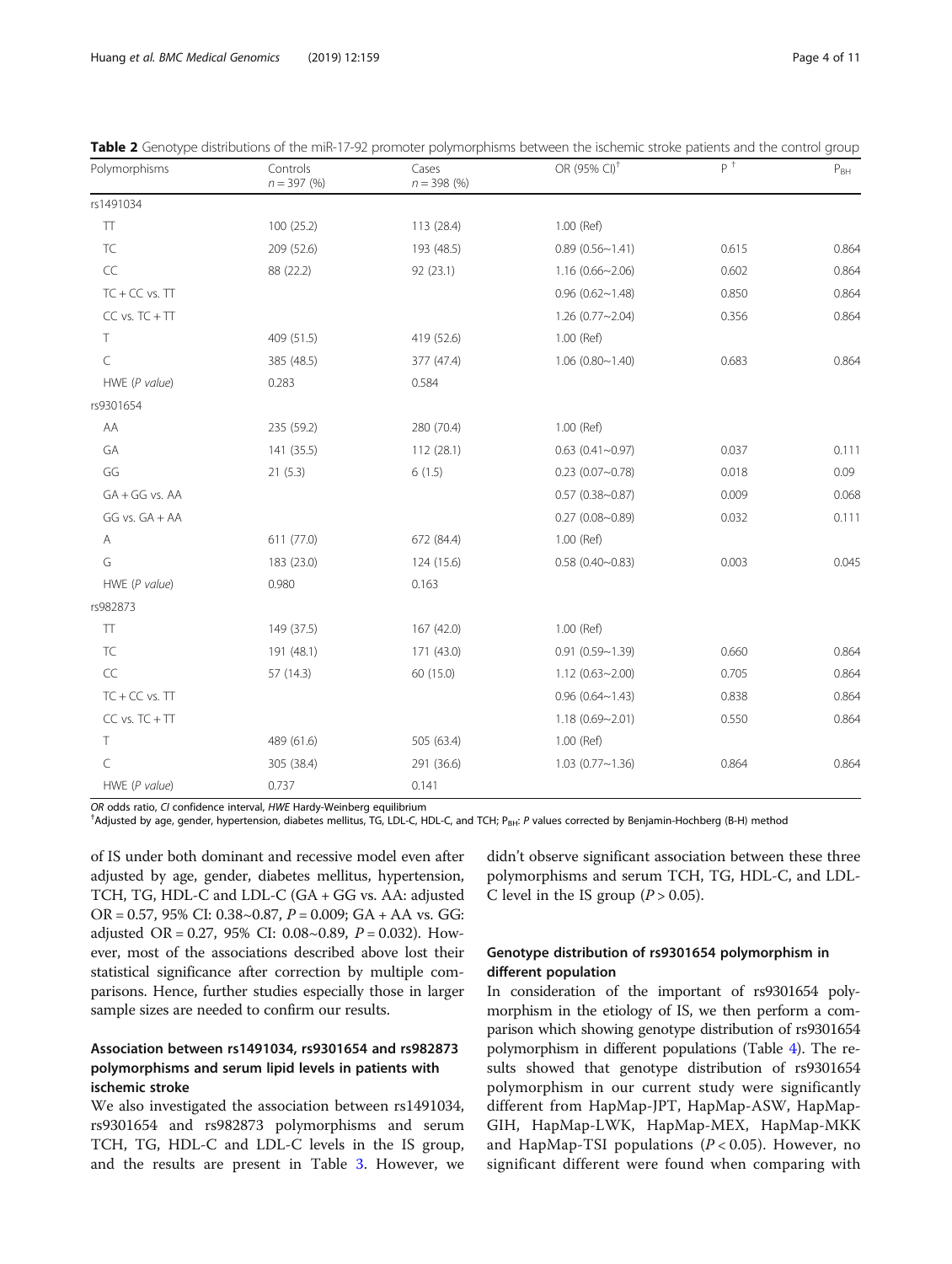<span id="page-4-0"></span>

| Table 3 Association between rs1491034, rs9301654, and rs982873 genotypes and serum lipids levels in the ischemic stroke group |  |
|-------------------------------------------------------------------------------------------------------------------------------|--|
|-------------------------------------------------------------------------------------------------------------------------------|--|

| Polymorphisms | $\Gamma$ | TCH (mmol/l)    | TG (mmol/l)     | HDL-C (mmol/l)  | LDL-C (mmol/l)  |
|---------------|----------|-----------------|-----------------|-----------------|-----------------|
| rs1491034     |          |                 |                 |                 |                 |
| TT A          | 113      | $5.19 \pm 0.96$ | $1.66 \pm 1.19$ | $1.27 \pm 0.29$ | $3.13 \pm 0.72$ |
| $TC + CC$     | 285      | $5.06 \pm 0.91$ | $1.73 \pm 1.25$ | $1.28 \pm 0.34$ | $2.99 \pm 0.77$ |
| t values      |          | 1.33            | $-0.49$         | $-0.34$         | 1.70            |
| $P$ values    |          | 0.183           | 0.654           | 0.734           | 0.090           |
| rs9301654     |          |                 |                 |                 |                 |
| AA A          | 280      | $5.09 \pm 0.94$ | $1.65 \pm 1.20$ | $1.28 \pm 0.33$ | $3.04 \pm 0.76$ |
| $GA + GG$     | 118      | $5.12 \pm 0.89$ | $1.84 \pm 1.30$ | $1.27 \pm 0.32$ | $3.02 \pm 0.76$ |
| t values      |          | $-0.34$         | $-1.35$         | 0.30            | 0.28            |
| $P$ values    |          | 0.736           | 0.178           | 0.761           | 0.779           |
| rs982873      |          |                 |                 |                 |                 |
| $\top$        | 167      | $5.15 \pm 0.96$ | $1.77 \pm 1.32$ | $1.27 \pm 0.35$ | $3.06 \pm 0.79$ |
| $TC + CC$     | 231      | $5.06 \pm 0.91$ | $1.66 \pm 1.17$ | $1.29 \pm 0.31$ | $3.01 \pm 0.73$ |
| t values      |          | 0.93            | 0.84            | $-0.54$         | 0.27            |
| $P$ values    |          | 0.355           | 0.401           | 0.591           | 0.479           |

TCH total cholesterol, TG triglycerides, HDL high-density lipoprotein cholesterol, LDL low-density lipoprotein cholesterol

HapMap-HCB, HapMap-YRI, HapMap-CHB and HapMap-CHD populations  $(P > 0.05)$ .

# Haplotype analysis of rs1491034, rs9301654 and rs982873 polymorphisms and risk of ischemic stroke

rs9301654 polymorphism was in low LD with the

Haplotype analysis was performed, and the possible eight haplotypes are listed in Table [5](#page-5-0), and the linkage disequilibrium result are showed in Fig. [1.](#page-5-0) We found that the rs1491034 polymorphism was in low linkage disequilibrium (LD) with rs982873 (D' = 0.56,  $r^2 = 0.17$ ), and the

rs982873 (D' = 0.45,  $r^2$  = 0.08) polymorphism. Furthermore, we found that TGC and TGT haplotypes were associated with decreased risk of IS (OR = 0.59, 95% CI: 0.40~0.87,  $P = 0.007$  for TGC haplotype; OR = 0.21, 95% CI:  $0.06~0.75$ ,  $P = 0.009$  for TGT haplotype).

# Rare genotypes of the rs9301654 polymorphism were associated with the expression of the miR-17-92 cluster

In view of the positive data we obtained above, we further accessed whether the rs9301654 polymorphism will influence the expression of miR-17-92 cluster. Relative

Table 4 Genotype distribution of the rs9301654 polymorphism in different population

|                         |     | Genotypes (n, %) |            |          | Alleles (n, %) |            |               |
|-------------------------|-----|------------------|------------|----------|----------------|------------|---------------|
| Population              | n   | AA               | GA         | GG       | A              | G          | Ethnic group  |
| Our data                | 397 | 235 (59.2)       | 141 (35.5) | 21(5.3)  | 611 (77.0)     | 183 (23.0) | Asian         |
| HapMap-HCB              | 86  | 56 (65.1)        | 24 (27.9)  | 6(7)     | 136 (79.1)     | 36 (20.9)  | Asian         |
| HapMap-JPT <sup>4</sup> | 172 | 84 (48.8)        | 74 (43.0)  | 14(8.1)  | 242 (70.3)     | 102 (29.7) | Asian         |
| HapMap-YRI              | 226 | 131 (58.0)       | 82 (36.3)  | 13(5.8)  | 344 (76.1)     | 108 (23.9) | African       |
| HapMap-ASW <sup>A</sup> | 98  | 43 (43.9)        | 44 (44.9)  | 11(11.2) | 130 (66.3)     | 66 (33.7)  | African       |
| HapMap-CHB              | 82  | 50(61.0)         | 30 (36.6)  | 2(2.4)   | 130 (79.3)     | 34 (20.7)  | Asian         |
| HapMap-CHD              | 170 | 112 (65.9)       | 50 (29.4)  | 8(4.7)   | 274 (80.6)     | 66 (19.4)  | Asian         |
| HapMap-GIH <sup>A</sup> | 176 | 134 (76.1)       | 42 (23.9)  | -        | 310 (88.1)     | 42 (11.9)  | Asian         |
| HapMap-LWK <sup>A</sup> | 180 | 130 (72.2)       | 42 (23.3)  | 8(4.4)   | 302 (83.9)     | 58 (16.1)  | Asian         |
| HapMap-MEX <sup>A</sup> | 100 | 88 (88.0)        | 11(11.0)   | 1(1.0)   | 187 (93.5)     | 13(6.5)    | North America |
| HapMap-MKK <sup>A</sup> | 286 | 132 (46.2)       | 126 (44.1) | 28 (9.8) | 390 (68.2)     | 182 (31.8) | African       |
| HapMap-TSI <sup>A</sup> | 176 | 134 (76.1)       | 42 (23.9)  |          | 310 (88.1)     | 42 (11.9)  | European      |

HCB Han Chinese in Beijing, China, JPT Japanese in Tokyo, Japan YRI Yoruba in Ibadan, Nigeria, ASW African ancestry in Southwest USA, CHB Han Chinese in Beijing, China, CHD Chinese in Metropolitan Denver, Colorado, GIH Gujarati Indians in Houston, Texas, LWK Luhya in Webuye, Kenya, MEX Mexican ancestry in Los Angeles, California, MKK Maasai in Kinyawa, Kenya, TSI Toscans in Italy

 $\triangle$ : Comparing with our present data,  $P < 0.05$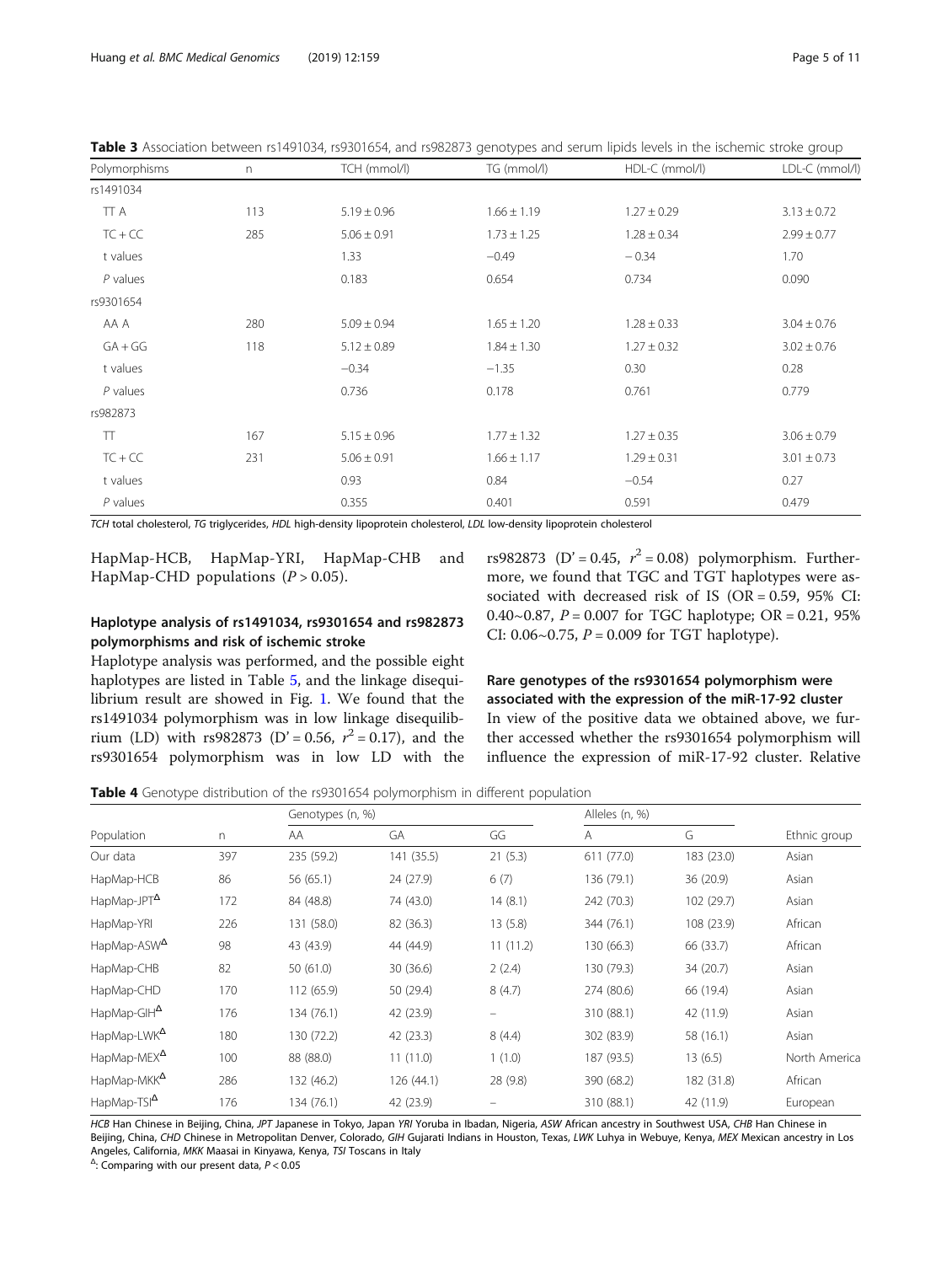<span id="page-5-0"></span>Table 5 Haplotype analysis of the three polymorphisms with risk of ischemic stroke

| Haplotypes | Controls<br>$2n = 794$ (%) | Cases<br>$2n = 796$ (%) | OR (95% CI)            | $P$ value |
|------------|----------------------------|-------------------------|------------------------|-----------|
| CAT        | 277 (34.9)                 | 277 (34.8)              | 1.00 (Ref)             |           |
| CAC        | 25(3.2)                    | 30(3.7)                 | $1.20(0.69 - 2.09)$    | 0.520     |
| C G C      | 39 (4.9)                   | 30(3.7)                 | $0.77$ $(0.47 - 1.27)$ | 0.307     |
| C G T      | 43 (5.4)                   | 40(5.0)                 | $0.93(0.59 - 1.48)$    | 0.759     |
| T A C      | 154 (19.4)                 | 180 (22.7)              | $1.17(0.89 - 1.53)$    | 0.261     |
| <b>TAT</b> | 156 (19.6)                 | 185 (23.2)              | $1.19(0.91 - 1.55)$    | 0.216     |
| TG C       | 86 (10.8)                  | 51(6.4)                 | $0.59(0.40 - 0.87)$    | 0.007     |
| <b>TGT</b> | 14(1.8)                    | 3(0.4)                  | $0.21$ $(0.06 - 0.75)$ | 0.009     |

OR odds ratio, CI confidence interval

expression of the miR-17-92 cluster in the control group and the IS group were examined and we found that the relative expression of miR-17-5p was significant higher while the miR-19a-3p was significant lower in patient with IS compared with the control group (Fig. [2](#page-6-0); both  $P < 0.01$ ). In particular, after a systematic comparison between rs9301654 genotypes and the expression of the miR-17-92 cluster, we found that patients carrying rs9301654 GA or GG genotype displayed a significant lower level of miR-19a-3p as compared with those carry-ing rs9[3](#page-7-0)01654AA genotype (Fig. 3;  $P < 0.01$ ). Moreover, the association between rs9301654 polymorphism and the expression of miR-19a-3p in the control group was also further analyzed. We found that controls with rs9301654GA or GG genotype also displayed lower level of miR-19a-3p than those with AA genotype, however, the difference was not significant  $(P = 0.079)$ .

# Discussion

To our knowledge, this is the first research to explore the association between rs1491034, rs9301654 and rs982873 polymorphisms and risk of IS. The results of our study suggested that GA and GG genotypes of rs9301654 polymorphism were associated with significant decreased risk of IS. Additionally, we found that the GA and GG genotypes of rs9301654 polymorphism were associated with lower levels of miR-19a-3p compared with the AA genotype in the IS group. This study has more than 80% power to access the association between rs1491034, rs9301654 and rs982873 polymorphisms and risk of IS assuming OR of 1.6 and  $\alpha$  of 0.05 under dominant, recessive and logadditive model (77.63, 84.46 and 99.58% for rs1491034 respectively; 90.66, 37.47 and 98.50% for rs9301654 respectively; 87.21, 70.89 and 99.56% for rs982873 respectively). Our results indicate that rs9301654 polymorphism in the promoter of miR-17-92 cluster may be associated with IS in the Chinese population.

As to the association between genetic polymorphisms and the susceptibility of IS, most of previous studies have focus on protein encoding genes. In the past few years, the association between miRNA gene related polymorphisms and risk of IS became hotpot of research [[25](#page-9-0), [27](#page-9-0)–[29](#page-9-0)]. In our recent study, we found the rs4705342

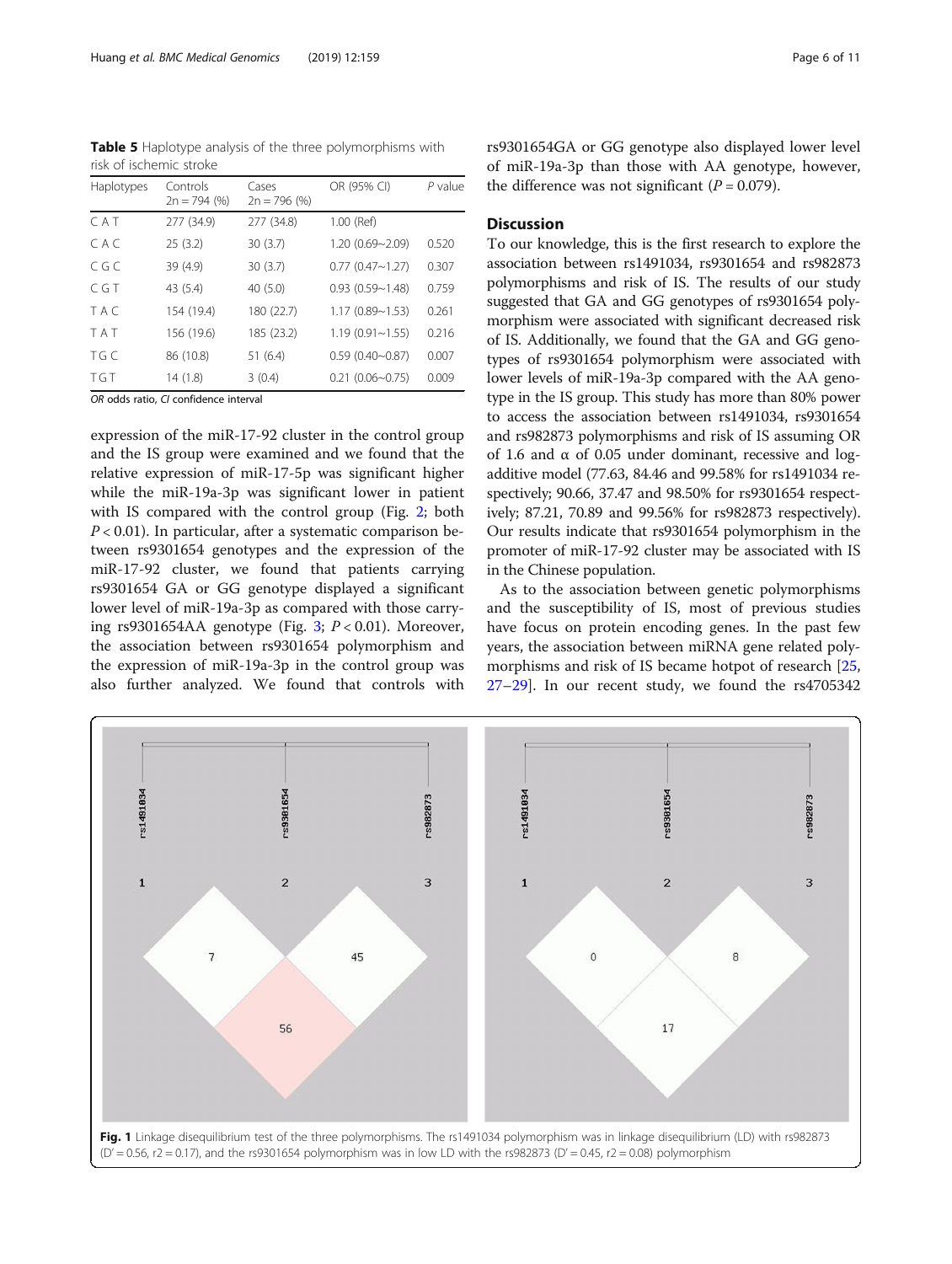<span id="page-6-0"></span>

polymorphism in the promoter region of miR-143/145 gene was associated with decreased risk of IS, with rs4705342CC and TC genotypes associated with decreased risk of IS compared with rs4705342TT genotype (CC VS. TT: adjusted OR = 0.53, 95% CI, 0.34–0.83,  $P =$ 0.006; TC VS. TT: adjusted OR = 0.74, 95% CI, 0.57– 0.97,  $P = 0.03$  [\[30](#page-9-0)]. Two studies have invested the association between miR-17-92 promoter polymorphisms and the susceptibility of human diseases [[23,](#page-9-0) [24\]](#page-9-0). In one of the study, Sun et al. [\[23](#page-9-0)] found that rs9588884 and rs982873 polymorphisms in the promoter of miR-17-92 cluster were associated with significant decreased risk of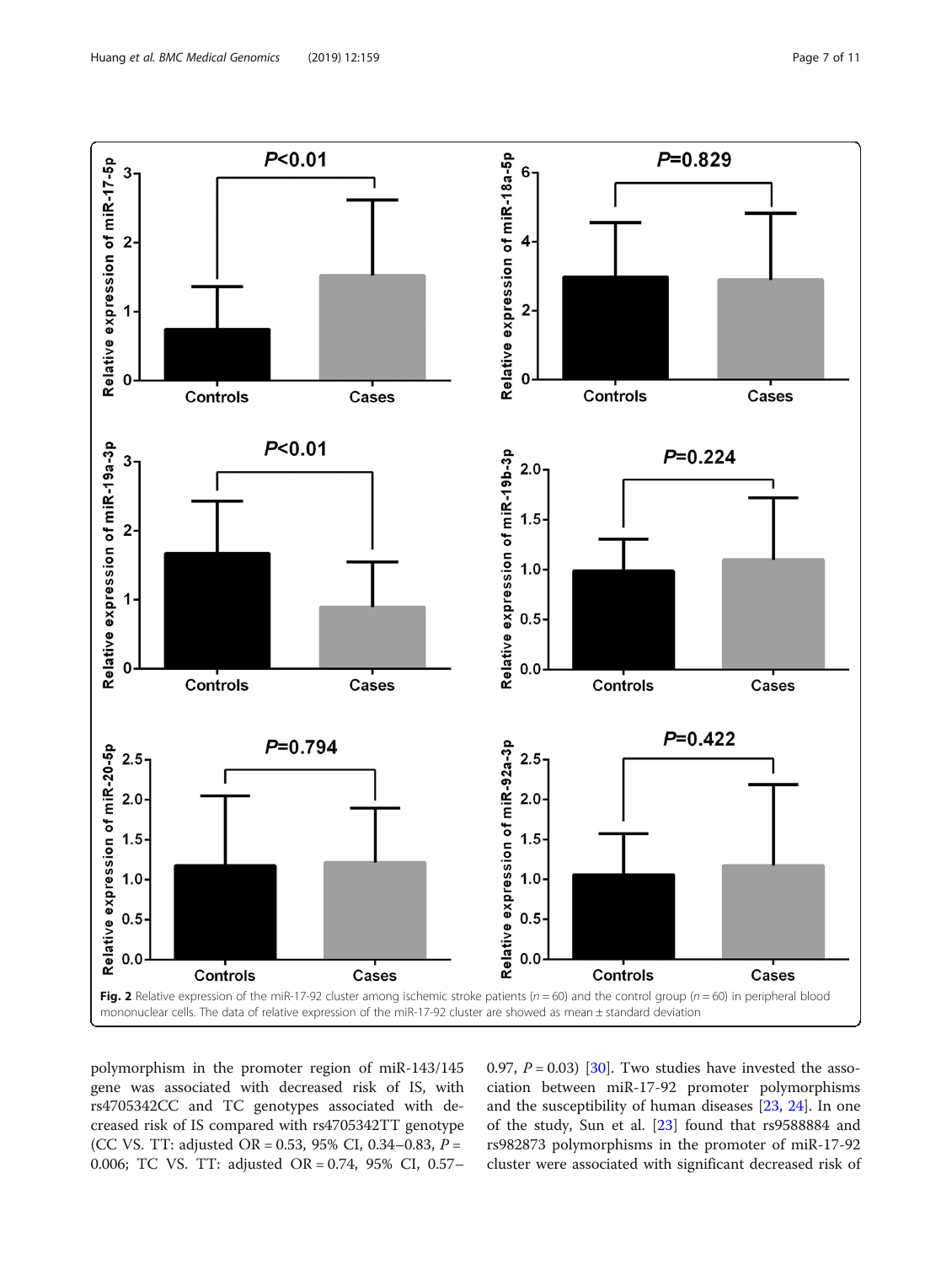<span id="page-7-0"></span>

colorectal cancer (For rs9588884: GG vs. CC: adjusted OR = 0.46, 95% CI, 0.35–0.62; dominant model: adjusted OR = 0.72, 95% CI, 0.59–0.86; recessive model: adjusted OR = 0.53, 95% CI, 0.40–0.69; For rs982873: CC vs. TT: adjusted OR = 0.60, 95%CI, 0.46–0.80; recessive model: adjusted OR = 0.62, 95% CI, 0.49–0.80). In the other study, Wang et al. [\[24\]](#page-9-0) reported that rs9515692 polymorphism in the promoter of miR-17-92 cluster was associated with decreased risk of systemic lupus erythematosus (CT vs CC: OR = 0.65, 95%CI, 0.46–0.92,  $P = 0.014$ ; CT + TT vs CC: OR = 0.64, 95%CI, 0.46–0.90, P = 0.009; T vs C: OR = 0.69, 95%CI, 0.52–0.92,  $P = 0.010$ ). However, to our knowledge, no study has been conducted to invest the association between rs1491034, rs9301654 and rs982873 polymorphisms in the promoter miR-17-92 cluster and risk of IS. In our present study, we found that the GA and GG genotypes of rs9301654 polymorphism, and the TGC and TGT haplotypes were associated with significant decreased risk of IS. Our findings suggested that rs9301654 polymorphism in the promoter of miR-17-92 cluster may be associated with the susceptibility of IS, although validation studies need to be carried out especially in different ethnic group in the near future.

The miR-17-92 cluster is a multifunction miRNA cluster which plays crucial role in various biological function, such as normal development of heart and lung  $[11]$  $[11]$ , and human diseases such as cancer  $[31]$  $[31]$  and systemic lupus erythematosus [\[24](#page-9-0)]. As it is known to all that atherosclerosis is important pathological basis for atherosclerosis related diseases, such as coronary artery disease and IS. Recently, increasing evidence came to support the role of miR-17-92 cluster in pathogenesis of atherosclerosis. As a key regulator for adaptation to hypoxia in cells, hypoxia inducible factors (Hif) is an important regulator of monocyte to macrophage differentiation [[22](#page-9-0)]. The differentiation is crucial in physiological, and also in the pathological progress of atherosclerosis. Interestingly, upregulation of miR-17 and miR-20a were found to associated with inhibit Hif mRNA and protein expression, this finding indicated that these two miRNAs may play role in atherosclerosis progression [\[22\]](#page-9-0). Moreover, increased expression of miR-19a can induce the expression of chemokine C-X-C motif ligand 1 (CXCL1) in mildly oxidized low-density lipoprotein–stimulated endothelial cells [[18](#page-9-0)], and CXCL1 is important in the recruitment of atherogenic monocyte in the initiation of atherosclerosis [\[18\]](#page-9-0). It is accepted that macrophage cholesterol accumulation and foam cells formation are two pivotal pathological process of atherosclerosis. Lv et al. reported that miR-19b can promote macrophage cholesterol accumulation and foam cells formation by specially targeting at the 3′ untranslated region of ATP-binding cassette transporter A1  $[19]$  $[19]$ . In the other study, miR-19b was correlated with atherosclerosis by inducing endothelial cell dysfunction via suppression of peroxisome proliferator activated receptor γ coactivator  $1α$  [[20](#page-9-0)]. Furthermore, miR-92a can negatively regulate the expression of atherosclerosis protection factors krüppel-like factor 4 (KLF4) in arterial endothelium, and knock-down of miR-92a can partial reduce expression of proinflammatory markers such as monocyte chemotactic protein 1, vascular cell adhesion molecule-1, E-Selectin and endothelial nitric oxide synthase in vitro, which was attributable to increased KLF4 expression [[32](#page-9-0)]. Taken together, these evident demonstrate that the miR-17-92 cluster may play crucial role in IS and may be a therapy target for the disease.

In this study, relative expression of the miR-17-92 cluster in PBMCs of IS patients and the control group were examined, and we found the relative expression of miR-17-5p was significant increased while miR-19a-3p was significant decreased in patients with IS compared with the control group. Several studies have invested the association between these two miRNAs and IS. In one of the study, Wu et al. found that serum miR-17-5p levels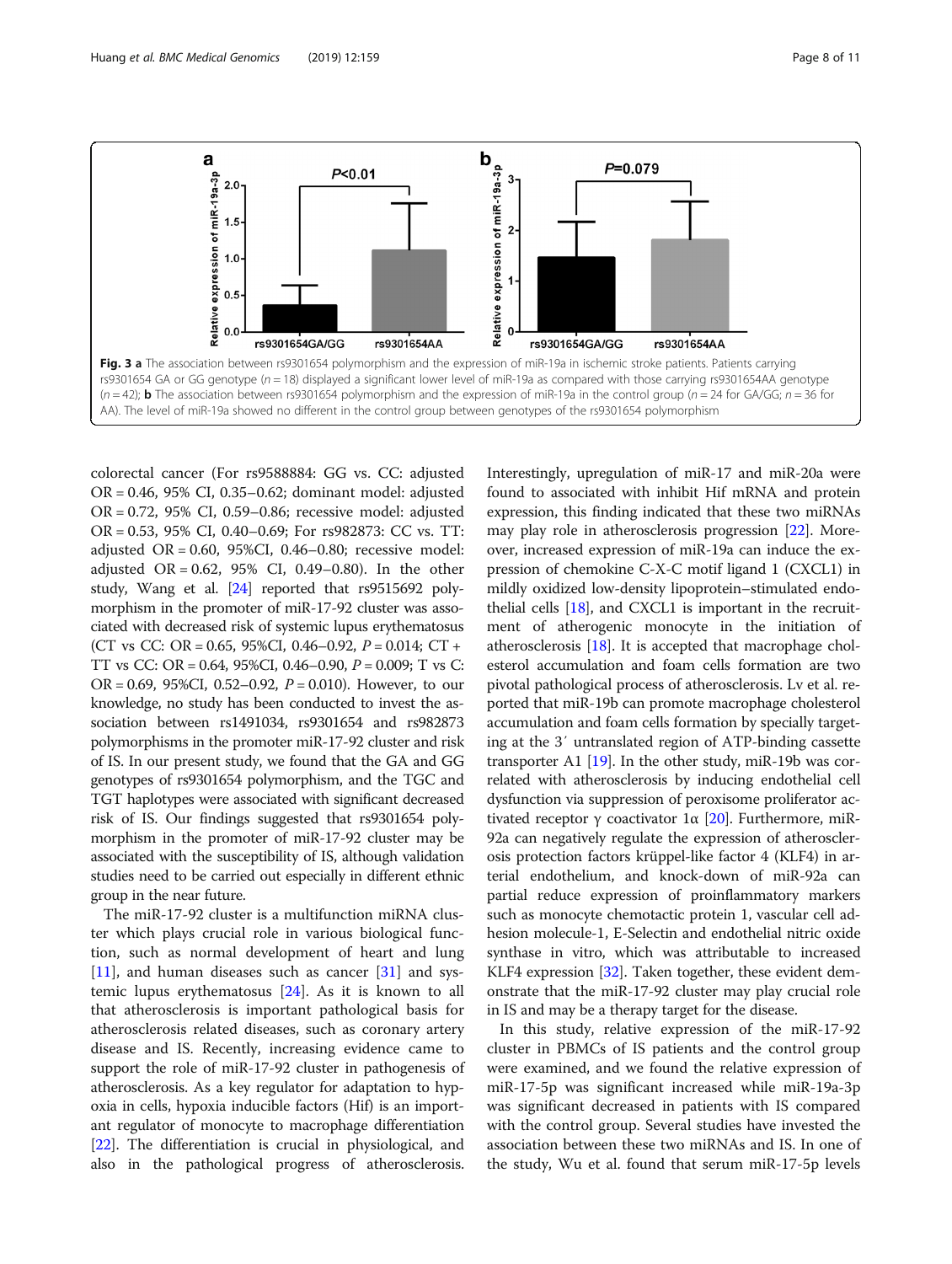were 9.9-fold higher in patients with acute IS compared with healthy controls, and serum miR-17-5p was suggested as a promising biomarker for diagnosis of acute IS [[14\]](#page-9-0). In the other study, significant increased expression of miR-17 was even linked to future stroke recurrence [[15](#page-9-0)]. As to miR-19a, Jickling et al. [\[16](#page-9-0)] reported that the expression of miR-19a was significant decreased in peripheral blood cells of acute IS patients when comparing with vascular risk factor controls. Our findings were consistent with these previous reports. These finding suggest that miR-17 and miR-19a may be potential biomarkers and therapy targets of IS. It has been reported that polymorphisms in the promoter of a certain gene sometimes may be associated with variations in the level of transcription and expression of the mutation gene. In this study, we found rs9301654 polymorphism in the promoter of the miR-17-92 cluster was associated with decreased risk of IS. We speculated that the rs9301654 polymorphism may be associated with the expression of the miR-17-92 cluster and thus participating in IS progression. Therefore, we further investigated the association between different genotype of rs9301654 and the expression of the miR-17-92 cluster, and we found that patients carrying rs9301654 GA or GG genotype displayed significant lower level of miR-19a-3p as compared with those of rs9301654AA genotype. This result supported the assumption that rs9301654 polymorphism in the promoter of the miR-17-92 cluster is associated with gene expression. However, we note that rs9301654 polymorphism in the promoter of miR-17-92 cluster and its respective gene expression did not demonstrate consistent association with IS in the Chinese population. Further studies such as gene-gene interaction are warrant to reveal the role of miR-19a and its regulatory genes in the etiology of IS.

In the present study, control subjects with rs9301654GA or GG genotype also have lower level of miR-19a-3p than those of AA genotype, however, the different was not significant. There are several explanations for this phenomenon. As it is known to all, the expression of a certain gene can be regulated by polymorphism in promoter of the gene. At the same time, polymorphism in the promoter of a gene is not the only factor that could affect gene expression. A large number of previous studies have provided us evidences. Protein encoding gene such as placental growth factor, transcription factor E2F1 and endostatin [[33](#page-10-0)–[35\]](#page-10-0), and long noncoding RNA (lncRNA) such as lncRNA MEG3 and LncRNA H19 [\[36](#page-10-0), [37\]](#page-10-0), and short hairpin RNA (shRNA) such as adenine nucleotide translocase 2 shRNA [\[38](#page-10-0)], have been reported to associated with abnormal expression of miR-19a in disease progression. Under normal circumstances, the normal expression of these genes does not affect the expression of miR-19a. However, during some pathologic process, abnormal expression of these genes can further down-regulate the expression of miR-19a based on the down regulatory effect of the rs9301654 polymorphism. Hence, a gene-gene interaction analysis will better reveal the roles of miR-19a and its regulatory genes in the etiology of IS in the near future.

Although the results we got were promising, several limitations should also be consideration. On the one hand, as our study was designed as a hospital-based study, thus, the possibility of selection bias cannot be eliminated, and the results we got may not be a good representative of general public. On the other hand, as it is widely accepted that genetic polymorphisms may vary in different cohorts of population, and the study population we choose were all Chinese, thus, the results we got may not be able to directly expand to other ethnic group. As is shown in the Table [4](#page-4-0), we found that the genotype distribution of rs9301654 was significant different from HapMap-JPT, HapMap-ASW, HapMap-GIH, HapMap-LWK, HapMap-MEX, HapMap-MKK, HapMap-TSI population, however, were no significant different from HapMap-HCB, HapMap-YRI, HapMap-CHB and HapMap-CHD population. Moreover, the relatively small sample size of our present study may also a limitation, which may result in insufficient statistical power to access the relationship between polymorphisms in miR-17-92 cluster and the risk of IS.

### Conclusion

In this study, we report for the first time that rs9301654 polymorphism in the promoter of miR-17-92 cluster may be associated with the susceptibility of IS, which may provide some evidence for the etiology of IS and may be a potential biomarker and therapeutic target for the disease. However, we found that rs9301654 polymorphism and its respective gene expression did not demonstrate consistent association with IS in the Chinese population. Thus, further studies such as gene-gene interaction are warranted to reveal the role of miR-19a and its regulatory genes in the etiology of IS.

#### Abbreviations

CI: Confidence interval; CXCL1: Chemokine C-X-C motif ligand 1; HDL: Highdensity lipoprotein cholesterol; Hif: Hypoxia inducible factors; HWE: Hardy-Weinberg equilibrium; IS: Ischemic stroke; KLF4: Krüppel-like factor 4; LD: Linkage disequilibrium; LDL: Low-density lipoprotein cholesterol; miR-17- 92: microRNA-17-92; miRNAs: MicroRNAs; OR: Odds ratio; PBMCs: Peripheral blood mononuclear cells; SD: Standard deviation; TCH: Total cholesterol; TG: Triglycerides

#### Acknowledgements

We thank all authors and participants that involved in this study.

#### Authors' contributions

JY and YSW designed the study. RW and XS recruited subjects and sorted out clinical information. HTH, GJW, YLL, CHL and CFW performed laboratory work. HTH and GJW performed data and statistical analysis. HTH and GJW drafted the manuscript. All authors have read and approved the final manuscript.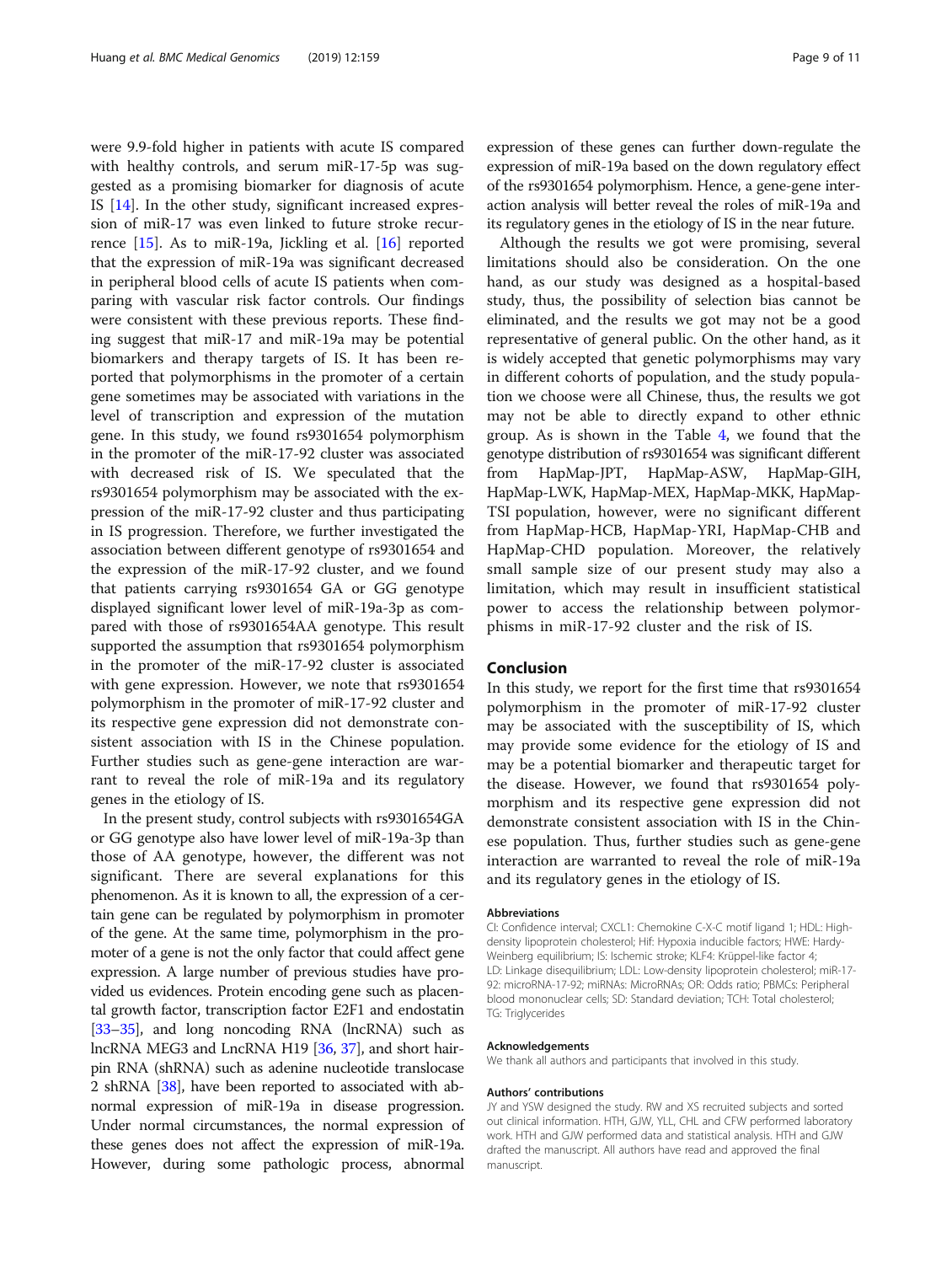#### <span id="page-9-0"></span>Funding

This study was supported by National Natural Science Foundation (No. 81560552; No. 81260234). The funders had no role in the design of the study, data collection and analysis, or the writing of the manuscript.

#### Availability of data and materials

The datasets used and analyzed in our current study are available from corresponding author for all reasonable request.

#### Ethics approval and consent to participate

Written informed consent was obtained from all participants. The study protocol was approved by the Ethical Committee of Affiliated Hospital of Youjiang Medical University for Nationalities, Baise, Guangxi, China.

#### Consent for publication

Not applicable.

#### Competing interests

The authors declare that they have no competing interests.

#### Author details

<sup>1</sup>Department of Clinical Laboratory, The Affiliated Hospital of Guilin Medical University, Guilin 541001, Guangxi, China. <sup>2</sup>Department of Clinical Laboratory, The Affiliated Hospital of Youjiang Medical University for Nationalities, Baise 533000, Guangxi, China. <sup>3</sup>Southern Medical University, Guangzhou 510515, Guangdong, China.

# Received: 30 December 2018 Accepted: 23 September 2019

#### References

- Barker-Collo S, Bennett DA, Krishnamurthi RV, Parmar P, Feigin VL, Naghavi M, Forouzanfar MH, Johnson CO, Nguyen G, Mensah GA, et al. Sex differences in stroke incidence, prevalence, mortality and disability-adjusted life years: results from the global burden of disease study 2013. Neuroepidemiology. 2015;45(3):203–14.
- 2. Roger VL, Go AS, Lloyd-Jones DM, Benjamin EJ, Berry JD, Borden WB, Bravata DM, Dai S, Ford ES, Fox CS, et al. Executive summary: heart disease and stroke statistics--2012 update: a report from the American Heart Association. Circulation. 2012;125(1):188–97.
- 3. Liu L, Wang D, Wong KS, Wang Y. Stroke and stroke care in China: huge burden, significant workload, and a national priority. Stroke. 2011;42(12): 3651–4.
- 4. Brass LM, Isaacsohn JL, Merikangas KR, Robinette CD. A study of twins and stroke. Stroke. 1992;23(2):221–3.
- 5. MacClellan LR, Mitchell BD, Cole JW, Wozniak MA, Stern BJ, Giles WH, Brown DW, Sparks MJ, Kittner SJ. Familial aggregation of ischemic stroke in young women: the stroke prevention in Young women study. Genet Epidemiol. 2006;30(7):602–8.
- 6. Dichgans M. Genetics of ischaemic stroke. Lancet Neurol. 2007;6(2):149–61.
- 7. Ma Y, Wang SX, Liu Y, Peng GG, Wang XM, Zhang B, Wu BH, Yu JM. Single nucleotide polymorphism of CD40 in the 5′-untranslated region is associated with ischemic stroke. Gene. 2013;529(2):257–61.
- 8. Shi JH, Niu LD, Chen XY, Hou JY, Yang P, Li GP. Investigation on the IL-18 -607A/C and -137C/G on the susceptibility of ischemic stroke. Pak J Med Sci. 2015;31(1):198–202.
- Tong Y, Geng Y, Xu J, Wang Z, Zhang Y, Lin L, Zhang R, Deng P, Li Y, Hou W, et al. The role of functional polymorphisms of the TNF-alpha gene promoter in the risk of ischemic stroke in Chinese Han and Uyghur populations: Two case-control studies. Clin Chim Acta. 2010;411(17–18): 1291–5.
- 10. Zheng Z, Liu S, Wang C, Han X. A functional polymorphism rs145204276 in the promoter of long noncoding RNA GAS5 is associated with an increased risk of ischemic stroke. J Stroke Cerebrovasc Dis. 2018;27(12):3535–41.
- 11. Ventura A, Young AG, Winslow MM, Lintault L, Meissner A, Erkeland SJ, Newman J, Bronson RT, Crowley D, Stone JR, et al. Targeted deletion reveals essential and overlapping functions of the miR-17 through 92 family of miRNA clusters. Cell. 2008;132(5):875–86.
- 12. Mogilyansky E, Rigoutsos I. The miR-17/92 cluster: a comprehensive update on its genomics, genetics, functions and increasingly important and numerous roles in health and disease. Cell Death Differ. 2013;20(12):1603–14.
- 13. Fuziwara CS, Kimura ET. Insights into regulation of the miR-17-92 cluster of miRNAs in Cancer. Front Med. 2015;2:64.
- 14. Wu J, Du K, Lu X. Elevated expressions of serum miR-15a, miR-16, and miR-17-5p are associated with acute ischemic stroke. Int J Clin Exp Med. 2015; 8(11):21071–9.
- 15. Kim JM, Jung KH, Chu K, Lee ST, Ban J, Moon J, Kim M, Lee SK, Roh JK. Atherosclerosis-related circulating MicroRNAs as a predictor of stroke recurrence. Transl Stroke Res. 2015;6(3):191–7.
- 16. Jickling GC, Ander BP, Zhan X, Noblett D, Stamova B, Liu D. microRNA expression in peripheral blood cells following acute ischemic stroke and their predicted gene targets. PLoS One. 2014;9(6):e99283.
- 17. Lv YC, Yang J, Yao F, Xie W, Tang YY, Ouyang XP, He PP, Tan YL, Li L, Zhang M, et al. Diosgenin inhibits atherosclerosis via suppressing the MiR-19binduced downregulation of ATP-binding cassette transporter A1. Atherosclerosis. 2015;240(1):80–9.
- 18. Akhtar S, Hartmann P, Karshovska E, Rinderknecht FA, Subramanian P, Gremse F, Grommes J, Jacobs M, Kiessling F, Weber C, et al. Endothelial Hypoxia-Inducible Factor-1alpha Promotes Atherosclerosis and Monocyte Recruitment by Upregulating MicroRNA-19a. Hypertension. 2015;66(6):1220–6.
- 19. Lv YC, Tang YY, Peng J, Zhao GJ, Yang J, Yao F, Ouyang XP, He PP, Xie W, Tan YL, et al. MicroRNA-19b promotes macrophage cholesterol accumulation and aortic atherosclerosis by targeting ATP-binding cassette transporter A1. Atherosclerosis. 2014;236(1):215–26.
- 20. Xue Y, Wei Z, Ding H, Wang Q, Zhou Z, Zheng S, Zhang Y, Hou D, Liu Y, Zen K, et al. MicroRNA-19b/221/222 induces endothelial cell dysfunction via suppression of PGC-1alpha in the progression of atherosclerosis. Atherosclerosis. 2015;241(2):671–81.
- 21. Kee HJ, Kim GR, Cho SN, Kwon JS, Ahn Y, Kook H, Jeong MH. miR-18a-5p MicroRNA increases vascular smooth muscle cell differentiation by Downregulating Syndecan4. Korean Circ J. 2014; 44(4):255–63.
- 22. Poitz DM, Augstein A, Gradehand C, Ende G, Schmeisser A, Strasser RH. Regulation of the Hif-system by micro-RNA 17 and 20a - role during monocyte-to-macrophage differentiation. Mol Immunol. 2013;56(4):442–51.
- 23. Sun R, Liang Y, Yuan F, Nie X, Sun H, Wang Y, Yu T, Gao L, Zhang L. Functional polymorphisms in the promoter region of miR-17-92 cluster are associated with a decreased risk of colorectal cancer. Oncotarget. 2017; 8(47):82531–40.
- 24. Wang R, Wang CF, Qin HM, Lu YL, Wei GJ, Huang HT, Xiang Y, Wang JL, Lan Y, Wei YS. Association between polymorphisms in the promoter region of miR-17-92 cluster and systemic lupus erythematosus in a Chinese population. J Cell Mol Med. 2018.
- 25. Xiang Y, Guo J, Peng YF, Tan T, Huang HT, Luo HC, Wei YS. Association of miR-21, miR-126 and miR-605 gene polymorphisms with ischemic stroke risk. Oncotarget. 2017;8(56):95755–63.
- 26. Shi YY, He L. SHEsis, a powerful software platform for analyses of linkage disequilibrium, haplotype construction, and genetic association at polymorphism loci. Cell Res. 2005;15(2):97–8.
- 27. Choi GH, Ko KH, Kim JO, Kim J, Oh SH, Han IB, Cho KG, Kim OJ, Bae J, Kim NK. Association of miR-34a, miR-130a, miR-150 and miR-155 polymorphisms with the risk of ischemic stroke. Int J Mol Med. 2016; 38(1):345–56.
- 28. Zhu R, Liu X, He Z, Li Q. miR-146a and miR-196a2 polymorphisms in patients with ischemic stroke in the northern Chinese Han population. Neurochem Res. 2014;39(9):1709–16.
- 29. Jeon YJ, Kim OJ, Kim SY, Oh SH, Oh D, Kim OJ, Shin BS, Kim NK. Association of the miR-146a, miR-149, miR-196a2, and miR-499 polymorphisms with ischemic stroke and silent brain infarction risk. Arterioscler Thromb Vasc Biol. 2013;33(2):420–30.
- 30. Wei YS, Xiang Y, Liao PH, Wang JL, Peng YF. An rs4705342 T>C polymorphism in the promoter of miR-143/145 is associated with a decreased risk of ischemic stroke. Sci Rep. 2016;6:34620.
- 31. He L, Thomson JM, Hemann MT, Hernando-Monge E, Mu D, Goodson S, Powers S, Cordon-Cardo C, Lowe SW, Hannon GJ, et al. A microRNA polycistron as a potential human oncogene. Nature. 2005;435(7043):828–33.
- 32. Fang Y, Davies PF. Site-specific microRNA-92a regulation of Kruppel-like factors 4 and 2 in atherosusceptible endothelium. Arterioscler Thromb Vasc Biol. 2012;32(4):979–87.